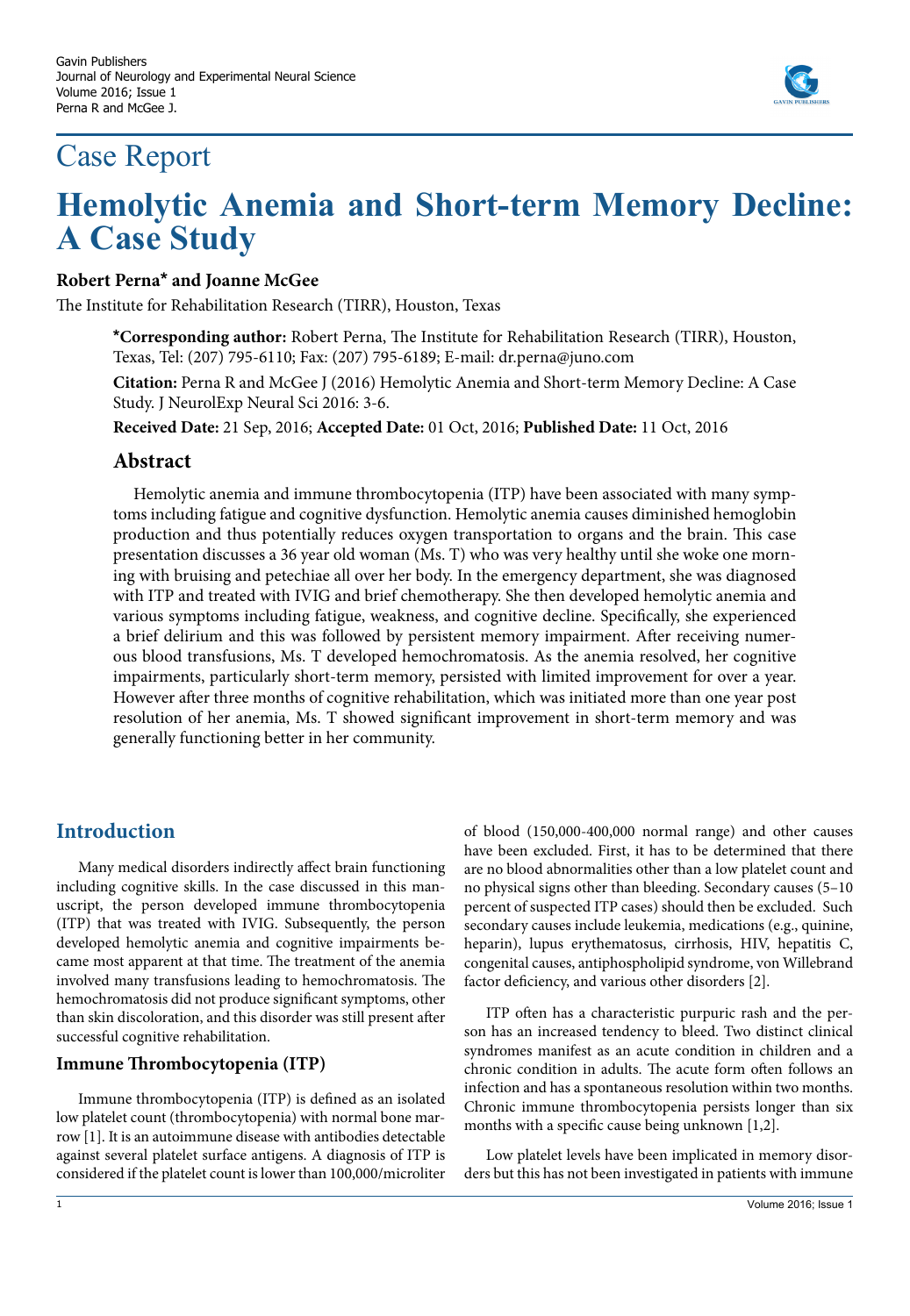or idiopathic thrombocytopenia (ITP). Some empirical research comparing people with ITP (n=398) and controls found that people with ITP exhibit more autonomic dysfunction and also more memory impairment. Despite these findings, the memory impairment did not correlate with platelet count and the mechanism of action seems unclear. This research suggests that autonomic dysfunction may be one of the causal or contributing factors [3].

Ahn and colleagues [4] studied 23 ITP patients and found several common symptoms including recurrent dizziness, TIA like symptoms, memory loss and other cognitive impairment. It was speculated that ITP may cause small vessel disease and in some individuals it may increase the risk of dementia.

#### **Hemochromatosis**

Hemochromatosis is the excessive accumulation of iron in body organs. Absorption, transport, and storage of iron are both essential and potentially toxic if not well regulated by the body. There is evidence associating excessive iron and neurodegenerative diseases [5]. Some research suggests the possibility that hemochromatosis may interact with apolipoprotein E4 allele and may present a risk factor for early onset Alzheimer's Disease [6].

#### **Hemolytic Anemia**

Hemolytic anemia causes a significant decline in functional hemoglobin and thus potentially reduces oxygen transportation to organs and the brain. Anemia can cause hypoxia and this has been shown to negatively affect physical functioning, cognitive performance and mood [7,8]. Several empirical studies suggest that anemia symptoms may be due to low level hypoxia.

# **Case Study**

When trying to conceptualize a case and plan the most effective treatment regime and recommendations it is often essential to piece together a complex medical history in a sequential manner with some attention to the timeline and temporal relationships. Following is a summary of Ms. T's medical and treatment history.

Ms. T was 33 years old, married, healthy, and working more than 40 hours per week at an animal shelter. She woke up one morning with petechiae and bruises all over her body. She physically felt fine, but went to the emergency department at a local hospital for the bruising and was admitted.

She was diagnosed with ITP and was started on prednisone and transfusions for 8 days, but her platelets remained below 20,000. She was then started on IVIG and her platelets increased to 50,000, at which time she was discharged from the Intensive Care Unit. Her platelets then went up to 99,000 and she was discharged home. A day after discharge, she developed a headache and was taken back to the emergency department where she was diagnosed with migraines, but not admitted. She

went home, became jaundiced and experienced a notable decline in cognitive functioning.

She was then brought back to the emergency department and was found to have hemolytic anemia. Medical records report that Ms. T was admitted to inpatient care with "catastrophic haemolytic anemia with haemoglobin (HGB) as low as 1.6 (female norms =12-16 dm/gl), thought to be a side effect of IVIG and ITP." The hospital course was protracted due to acute renal failure requiring dialysis, liver failure, and multiple blood transfusions. Though ITP may place someone at risk for a stroke or TIA, Ms. T was not thought to have either. TIA and stroke often have abrupt, lateralized symptom presentations [9]. Her acute symptoms were not lateralized, rather were generalized, and included fatigue, jaundice, weight loss, easy bruising, irregular heartbeat, dizziness, and anxiety. Moreover her cognitive impairment was not apparent until she developed hemolytic anemia. Secondary to the multiple blood transfusions, Ms. T developed hemochromatosis. She was discharged after a seven week hospitalization.

After being discharged from inpatient care, Ms. T had a much lower activity level than before her medical issues. She reportedly was very weak, could barely walk household distances, and had lost a significant amount of weight, including much of her strength from her limited activity and significant time in a hospital bed. Besides her physical symptoms, Ms. T reportedly had a very limited attention span and a significant loss of short-term memory. These cognitive symptoms were thought to be secondary to her significant anemia and potentially related hypoxia. Mild or more severe cerebral hypoxia has been associated with memory impairments, attention issues, and possible executive dysfunction and motor impairment [10].

Initially, Ms. T's memory loss was sufficiently severe to be disabling and she struggled to function even with routine household activities. After 6 months at home she started to feel more energetic and experienced some spontaneous recovery of memory and decided to seek treatment for her cognitive dysfunction.

Ms. T presented for post-acute outpatient cognitive rehabilitation at more than one year post her cognitive decline. She was evaluated for a post-acute brain injury rehabilitation program and was admitted for 3 months of treatment. At time of admission, Ms. T was medically stable except for her hemochromatosis and was receiving month phlebotomies for that condition. At admission, she reported continued forgetfulness during daily and weekly activities. She felt it may involve some attention issues, but largely involved forgetting things. On admission, objective brief neuropsychological testing, using the Repeatable Battery for the Assessment of Neuropsychological Functioning (RBANS), showed a mild impairment in shortterm memory (see Table 1). Reading was measured using the Wide Range Achievement Test-4 (WRAT-4) and used at time of admission as an objective estimate of premorbid intellectual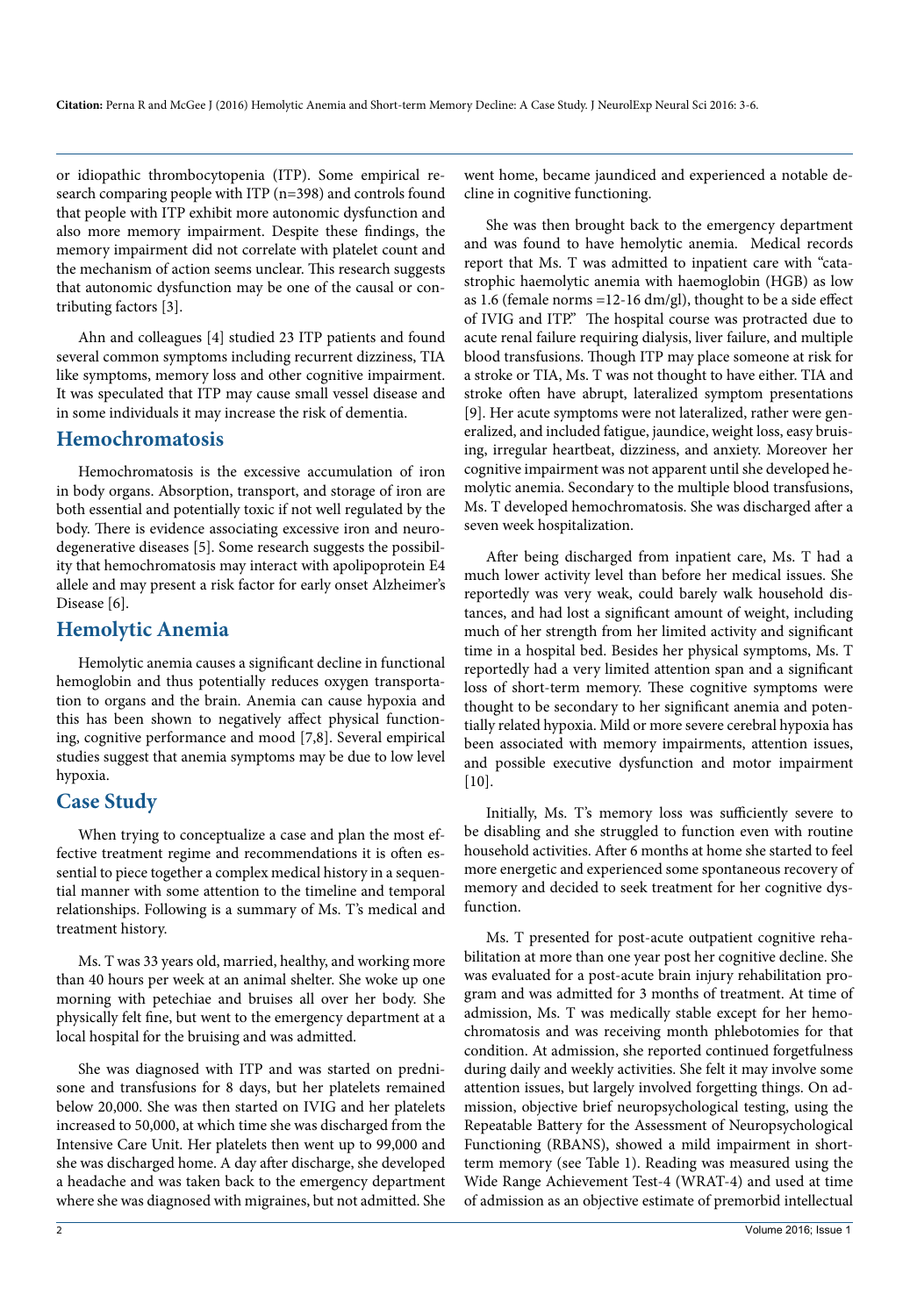**Citation:** Perna R and McGee J (2016) Hemolytic Anemia and Short-term Memory Decline: A Case Study. J NeurolExp Neural Sci 2016: 3-6.

| <b>Memory Measures Administered</b>         | Intake Assessment (percentile) | 4 weeks into treatment (percentile) | <b>Discharge Assessment (percentile)</b> |
|---------------------------------------------|--------------------------------|-------------------------------------|------------------------------------------|
| WRAT-4 Word Reading                         | 79                             |                                     |                                          |
| RBANS-Immediate Memory                      | 5                              | 16                                  | 63                                       |
| Delayed List recall                         | 2                              | 50                                  | 50                                       |
| <b>List Recognition</b>                     | 2                              | 9                                   | 16                                       |
| <b>Story Recall</b>                         | 5                              | 63                                  | 63                                       |
| Wechsler Memory Scale-IV: Logical Memory-I  |                                |                                     | 91                                       |
| Wechsler Memory Scale-IV: Logical Memory-II |                                |                                     | 91                                       |
| Verbal Paired Associates-I                  |                                |                                     | 95                                       |
| Verbal Paired Associates-II: Delayed recall |                                |                                     | 37                                       |
| Verbal Paired Associates-II: Recognition    |                                |                                     | 75                                       |

**Table 1:** Neuropsychological test results at admission to and discharge from a post-acute rehabilitation program for brain injury.

functioning, which was significantly above average. Her admission memory test scores ranged from the  $2<sup>nd</sup>$  to the  $5<sup>th</sup>$  percentile and were suggestive of moderate impairments. This sharply contrasts with her estimate of premorbid functioning and her discharge assessment which shows consistently above average short-term memory scores. Her short-term memory appeared to fully, or nearly fully, recover.

Her memory improvement was measured during the course of rehabilitation and at the time of discharge via an objective memory measure (RBANS) which demonstrated improved short-term memory. Findings of improved memory on the RBANS at discharge were corroborated by a second objective memory measure (Wechsler Memory Scale – IV) that placed her performance in the average to above average range. Her short-term memory improvements were evident both at 4 weeks post treatment onset and at the time of discharge (3 months after treatment onset). Table 1 provides scores are provided as percentiles (average range =  $25<sup>th</sup>$  to  $73<sup>rd</sup>$  percentile). As Ms. T neared her treatment discharge she was experiencing improved functioning at home and in her community and was considering future vocational and other activities that she had discontinued after her decline.

The brain injury rehabilitation program which Ms. T participated in involved the following interventions: 2 hours per week of each of Speech Therapy, Occupational Therapy, Physical Therapy, and Neuropsychology (cognitive rehabilitation) consultations. The cognitive rehabilitation for her memory involved developing and consistently using memory compensatory strategies. Her treatment also involved various memory exercises involving encoding skills, semantic and elaborative encoding, and attending to and organizing information more effectively. Ms. T also participated in a Wellness group and groups to promote improved coping and emotional adjustment.

Retraining of memory function is based on the supposition that impaired memory will respond to mental exercise [11]. Thus, memory was addressed in rehabilitation utilizing both external and internal memory strategies. The rationale behind the use of these strategies is to regain memory through the improvement of encoding and retrieval. Such improvement is thought to be the product of a combination of forced-use paradigm and diverse encoding strategies. The encoding strategies may include employment of cognitive strengths and engagement of different parts of the brain than those previously used to encode information. Additionally, imagery may be used to enhance the encoding of verbal information. Elaborative encoding strategies might facilitate retention and retrieval of information [12].

#### **Discussion**

This case highlights many clinical issues. For example, it highlights the potential of iatrogenic effects of some efficacious medical treatments. Ms. T developed anemia after several rounds of IVIG and she developed hemochromatosis after several blood transfusion. Her cognitive symptoms were thought to be caused largely by the haemolytic anemia though it appears possible that her ITP may have been a contributing factor. One of the more important aspects of this case is that this person showed evidence of full cognitive recovery long after she developed cognitive impairments, particularly in the area of short-term memory. Consistent with common beliefs, it was suspected that Ms. T's cognitive impairments persisted beyond the time period of either natural spontaneous recovery or potential efficacy for cognitive rehabilitation. In retrospect, it seems plausible that she suffered some level of disrupted neurophysiology (likely due to anemia/hypoxia) that did not manifest in structural defects that could be found on CT (MRI was not completed). Ms. T showed significant improvement in cognitive functioning as measured by neuropsychological tests after three months of treatment (and many months post symptom onset) and this seems to suggest that some neuropsychological symptoms secondary to ITP/hemolytic anemia/ hemochromatosis may be persistent, but not permanent. Alternatively or conjointly, effects of rehabilitation may result in markedly improved outcome in regard to memory functioning for this patient population. Because treatment involved increased physical and cognitive activity along with improved coping and support, it is not possible to solely contribute her improved memory entirely to the cognitive rehabilitation. It should be noted that functional memory improvements were also significantly improved as was overall functioning.